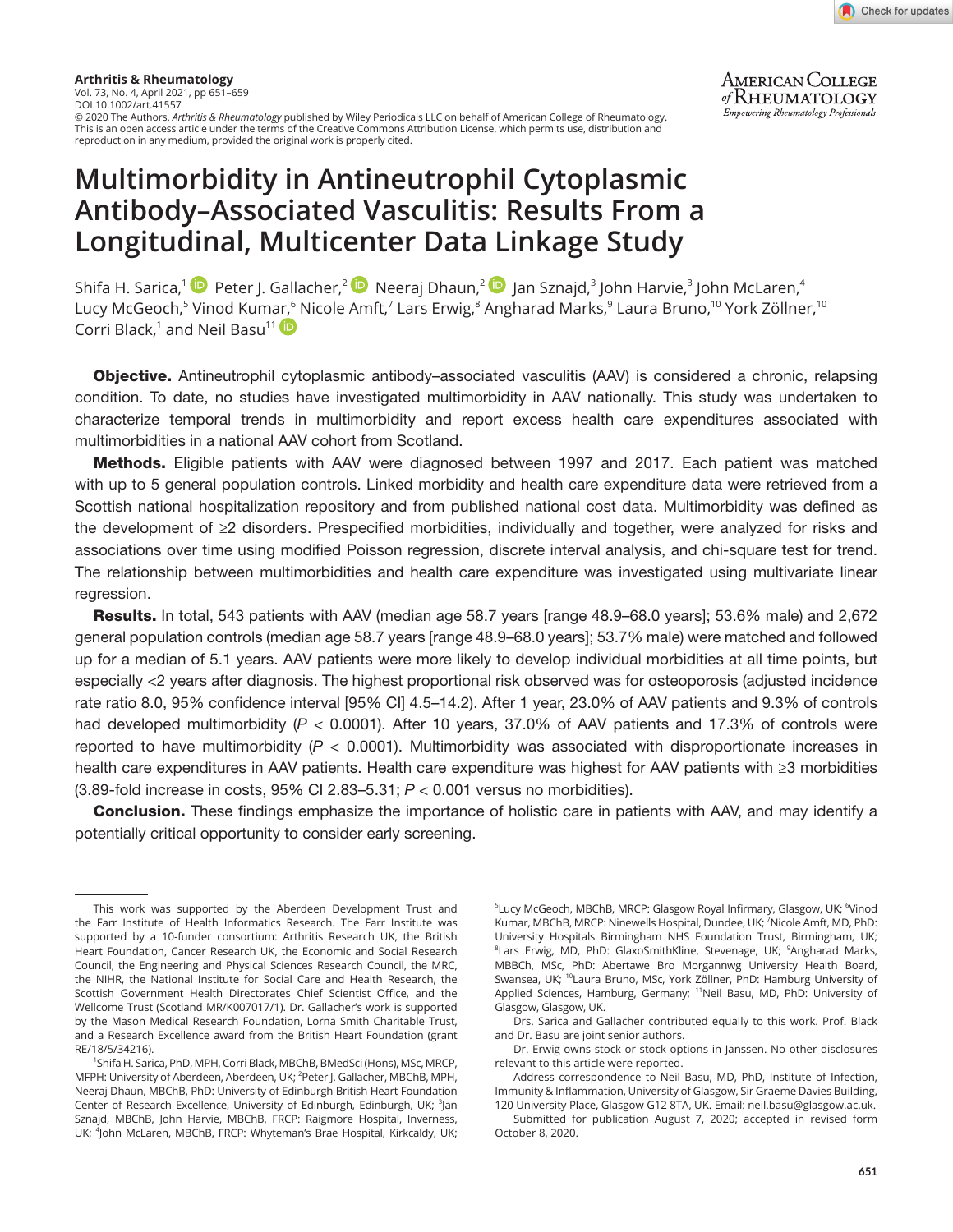# **INTRODUCTION**

The antineutrophil cytoplasmic antibody (ANCA)–associated vasculitides (AAVs) are a set of systemic autoimmune diseases comprising granulomatosis with polyangiitis (GPA), microscopic polyangiitis (MPA), and eosinophilic granulomatosis with polyangiitis (EGPA) (1). With modern immunosuppressive therapy, these previously fatal diseases have become chronic, relapsing conditions in which the mean 5-year survival rate is ~70% (2).

With improved survival, AAV patients are now at an increased risk of multimorbidity, defined as the presence of ≥2 concurrent long-term disorders (3). Multimorbidity is increasingly common in the general population (4) and has also been described in other chronic inflammatory conditions, including rheumatoid arthritis (5,6). It complicates chronic disease management and is associated with reduced functional status, decreased quality of life, and increased mortality (7,8). Multimorbidity also has important implications for the organization and delivery of health care, which is traditionally structured to optimize the management of individual diseases (9).

Previous studies have demonstrated an increased risk of several individual morbidities in AAV, including cardiovascular disease, diabetes mellitus, and venous thromboembolic disease (10–13). These associations are thought to be a consequence of chronic inflammation or the increasingly potent and toxic medications used to treat AAV (14). However, to our knowledge, no studies have yet investigated the frequency or burden of multimorbidity in AAV patients. In this Scottish national, multicenter data linkage study, we compare temporal trends in the incidence of a wide range of individual morbidities and multimorbidity between AAV patients and matched general population controls, and report the cost of excess resource consumption attributable to multimorbidity in AAV patients.

## **PATIENTS AND METHODS**

**Ethical considerations.** This study was conducted in compliance with the Declaration of Helsinki. Approval was received from the Scotland Research Ethics Committee A (reference no. 15-SS-0152). Individual patient consent was not required as the research was approved by the Public Benefit and Privacy Panel for Health and Social Care, which oversees studies accessing anonymized health care data held by the NHS Scotland. Information governance, confidentiality, and data protection were undertaken according to the Data Protection Act of 1998. All study data were analyzed and held within a unique, secure national safe-haven environment (15) administered by the Electronic Data and Innovation Service, NHS Scotland.

**Study design and data linkage.** We performed a retrospective, matched-cohort, population-based data linkage study using routine health care data from multiple national registries in Scotland (see the flow diagram in Supplementary Figure 1,

available on the *Arthritis & Rheumatology* website at [http://online](http://onlinelibrary.wiley.com/doi/10.1002/art.41557/abstract) [library.wiley.com/doi/10.1002/art.41557/abstract](http://onlinelibrary.wiley.com/doi/10.1002/art.41557/abstract)). Record linkage was conducted by investigators at NHS Scotland, using a robust methodology that has previously been shown to produce highly accurate and complete data (16,17).

**Study population.** AAV patients were identified by clinicians using the European Medicines Agency criteria (18) in 7 secondary and tertiary care hospitals across Scotland. Patients were eligible for inclusion if they were diagnosed as having AAV after January 1, 1995 and were age ≥16 years at the time of data linkage. The date of AAV diagnosis was assigned as the index date. Each patient was matched with at least 1, but up to 5, general population controls based on age (±2 years), sex, and postal code of residence. General population controls were assigned the same index date as their matched AAV patient.

**Study follow-up.** Patients were followed up from the index date until their date of death or February 28, 2017, whichever came first. Information regarding cause of death was obtained via data linkage from the National Records of Scotland death registry, which records all deaths in Scotland (19).

**Definition and identification of individual morbidities and multimorbidity.** Morbidities were defined as clinically distinct diseases co-occurring with AAV, but which were not a direct complication of AAV itself (e.g., chronic kidney disease, neuropathy, arthritis, and sino-nasal disease). Our analysis focused a priori on a set of 12 individual morbidities of public health concern in elderly populations (as shown in Supplementary Figure 1 [[http://](http://onlinelibrary.wiley.com/doi/10.1002/art.41557/abstract) [onlinelibrary.wiley.com/doi/10.1002/art.41557/abstract\]](http://onlinelibrary.wiley.com/doi/10.1002/art.41557/abstract)), which were identified following discussions between senior coauthors and an extensive review of the relevant literature describing multimorbidity in AAV (20,21). The majority of these morbidities have previously been shown to be identifiable from administrative data sets with moderate-to-high validity (21). Multimorbidity was defined as the presence of ≥2 disorders and was determined by summing each patient's individual morbidities at specific time points (years 1, 2, 5, and 10). Information regarding each patient's morbidities was obtained via data linkage with a Scottish national, populationbased hospitalization repository. This registry holds information on the discharge codes of all hospitalizations in Scotland since the 1980s and details up to 6 diagnoses per admission (22). The first diagnosis corresponds to the primary reason for hospitalization, while the remaining diagnoses capture information regarding the patient's morbidities. All diagnostic codes recorded for each hospitalization were included in this analysis.

Morbidities were identified using previously validated International Classification of Diseases, Ninth Revision (ICD-9) codes (ICD-9 pre-1996; ICD-10 post-1996) (as listed in Supplementary Table 1, available on the *Arthritis & Rheumatology* website at [http://onlinelibrary.wiley.com/doi/10.1002/art.41557/abstract\)](http://onlinelibrary.wiley.com/doi/10.1002/art.41557/abstract)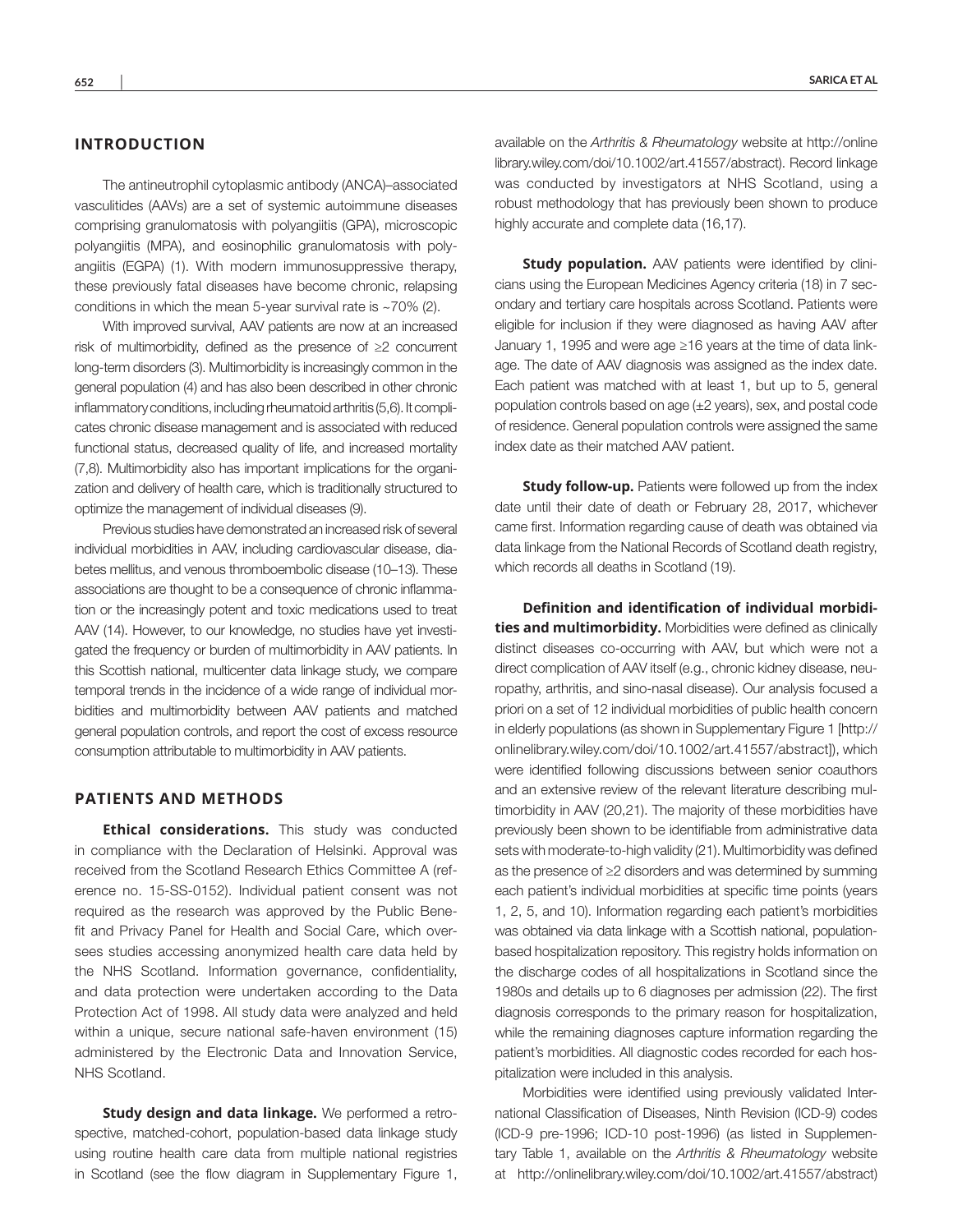(21,23,24). The first date that a relevant diagnostic code appeared in a patient's record was assigned as the incident date for that specific morbidity. Individual morbidities identified during the 5 years prior to the patient's enrollment in the study (i.e., prior to the index date) were classified as preexisting morbidities and were thus excluded from the analysis. This duration of "look-back" period has previously been shown to allow incident morbidities to be distinguished from prevalent morbidities with accuracy and reliability (25).

**Determination of health care expenditure.** Count data regarding the number of outpatient encounters, number of inpatient hospitalizations, and overall length of inpatient stay (on both general medical wards and intensive care units) were obtained via data linkage with the Scottish outpatients and hospitalizations registries for each study year (see Supplementary Figure 1 [[http://onlinelibrary.wiley.com/doi/10.1002/art.41557/](http://onlinelibrary.wiley.com/doi/10.1002/art.41557/abstract) [abstract\]](http://onlinelibrary.wiley.com/doi/10.1002/art.41557/abstract)). The NHS Scottish Health Service Costs Book was used to obtain annual tariffs for resource consumption (26). Tariffs were inflated to 2016 values using the Hospital and Community Health Service Index. Inaccessible data regarding tariffs from pre-2002 were estimated using the 2002 tariff as the reference for deflation.

**Statistical analysis.** Baseline characteristics of the AAV patients and matched general population controls were summarized. Incident morbidities were summed for each participant and used to derive an ordinal variable representing patients with 0, 1, 2, or ≥3 morbidities. Differences in the proportions of AAV patients and general population controls in each of these categories were compared using a chi-square test for trend.

The overall risk of individual morbidities in AAV patients and matched controls was compared using modified Poisson regression models, adjusted for age, sex, and local health board (27,28). Discrete-time analysis was conducted with follow-up at 1, 2, 5, and 10 years using Lexis expansions (29). These time points were selected a priori based on current treatment guidelines on the duration of induction and remission therapy in AAV (30), in order to provide sufficient granularity to observe potential temporal changes in the occurrence of morbidities. The incidence rates for individual morbidities at each interval were calculated by dividing the number of morbidities observed in each interval by person-years of follow-up included in each interval. Data are expressed as the adjusted incidence rate ratio (IRR) with 95% confidence interval (95% CI), computed using the Poisson assumption (31).

A multivariate linear regression model, adjusted for age, sex, and socioeconomic deprivation status (for further clarification, see Supplementary Methods, available on the *Arthritis & Rheumatology* website at [http://onlinelibrary.wiley.com/](http://onlinelibrary.wiley.com/doi/10.1002/art.41557/abstract) [doi/10.1002/art.41557/abstract\)](http://onlinelibrary.wiley.com/doi/10.1002/art.41557/abstract), was created to determine the relationship between number of individual morbidities and health care expenditure. As the residuals were not normally distributed, the continuous dependent variable "health care

expenditure" was log-transformed using the natural logarithm. Homoscedasticity was evaluated using the Breusch-Pagan test. All analyses were performed in Stata (version 14) (32) and R (version 3.6.1) (33).

# **RESULTS**

Patient characteristics. In total, 543 patients with AAV (median age at index date 58.7 years [range 48.9–68.0 years]; 53.6% male) were matched with 2,672 general population controls (median age at index date 58.7 years [range 48.9–68.0 years]; 53.7% male) and followed up for a median of 5.1 years (range 2.5–9.4 years) (Table 1). Of the patients with AAV, 316 (58.2%) had GPA, 157 (28.9%) had MPA, and 68 (12.5%) had EGPA. ANCAs with the proteinase 3 specificity were present in 52.7% of patients (286 of 543) and ANCAs with the myeloperoxidase specificity were present in 34.6% of patients (188 of 543). A total of 12.0% of patients with AAV (65 of 543) were classified as ANCA negative.

**Risk of developing individual morbidities in AAV.** The risk of developing most individual morbidities was higher in AAV patients than in general population controls (Figure 1). The morbidity most frequently observed in AAV patients during study follow-up was hypertension (19.7% of AAV patients [92 of 466] versus 9.4% of general population controls [234 of 2,482]; *P* < 0.0001) (Table 2). However, the highest proportional risk difference between AAV patients and general population controls was observed for osteoporosis (adjusted IRR 8.0, 95% CI 4.5–14.2) (Figure 1).

Table 1. Baseline characteristics of the AAV patients and general population controls\*

|                                     | <b>AAV</b><br>patients | General population<br>controls |  |
|-------------------------------------|------------------------|--------------------------------|--|
| No. of participants                 | 543                    | 2,672                          |  |
| Male sex, no. (%)                   | 291 (53.6)             | 1,434 (53.7)                   |  |
| Age at index, median<br>(IQR) years | 58.7 (48.9-68.0)       | 58.7 (48.9-68.0)               |  |
| Follow-up, median<br>(IQR) years    | $5.1(2.5-9.4)$         | $5.2(2.5-9.5)$                 |  |
| AAV type, no. (%)                   |                        | <b>NA</b>                      |  |
| <b>GPA</b>                          | 316 (58.2)             |                                |  |
| <b>MPA</b>                          | 157 (28.9)             |                                |  |
| <b>FGPA</b>                         | 68 (12.5)              |                                |  |
| Missing                             | 2(0.4)                 |                                |  |
| ANCA seropositivity,<br>no. (%)     |                        | <b>NA</b>                      |  |
| PR3-ANCA                            | 286 (52.7)             |                                |  |
| MPO-ANCA                            | 188 (34.6)             |                                |  |
| <b>ANCA</b> negative                | 65 (12.0)              |                                |  |
| <b>Missing</b>                      | 4(0.7)                 |                                |  |

\* AAV = antineutrophil cytoplasmic antibody (ANCA)–associated vasculitis; GPA = granulomatosis with polyangiitis; MPA = microscopic polyangiitis; EGPA = eosinophilic granulomatosis with polyangiitis; PR3 = proteinase 3; MPO = myeloperoxidase; NA = not applicable.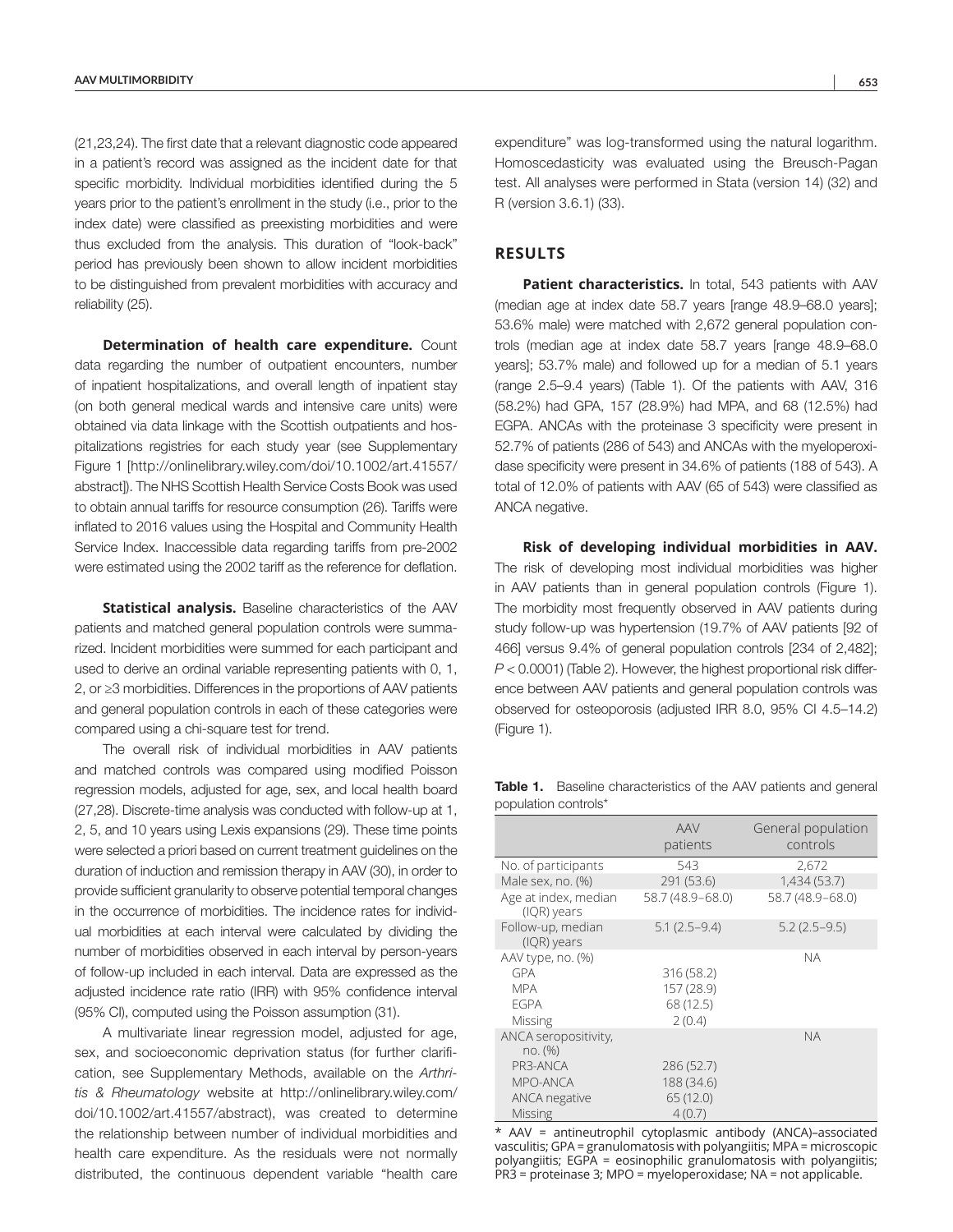

Figure 1. Comparison of the incidence of individual morbidities between patients with antineutrophil cytoplasmic antibody-associated vasculitis (AAV) and general population controls. Results are incidence rate ratios with 95% confidence intervals (95% CIs), adjusted for age, sex, and local health board. The rate of incident morbidity in the general population controls was set as the referent.

A sensitivity analysis exploring the proportional risk of hospital admissions due to hip fractures was performed to validate this finding. The risk of hip fractures in AAV patients was found to be twice that in general population controls (adjusted IRR 2.0, 95% CI 1.1–3.7).

To explore the influence of surveillance bias, a further sensitivity analysis was performed to evaluate the proportional risk of hypothyroidism and stroke in only those patients and controls with a record of at least 1 hospitalization during study follow-up (see Supplementary Results, available on the

Table 2. Comparison of incident morbidities between AAV patients and general population controls during follow-up\*

|                                        | <b>AAV</b><br>patients | General<br>population<br>controls | $\overline{P}$ |
|----------------------------------------|------------------------|-----------------------------------|----------------|
| Cardiac<br>arrhythmias                 | 49 (9.6)               | 119(5.0)                          | < 0.0001       |
| Cardiovascular<br>disease              | 61(12.6)               | 236(9.5)                          | 0.042          |
| Chronic pulmonary<br>disease           | 46 (9.7)               | 120 (4.7)                         | < 0.0001       |
| Depression                             | $5 (-0.9)$             | 21(0.8)                           | 0.749          |
| Diabetes mellitus                      | 37(7.2)                | 94(3.6)                           | < 0.0001       |
| Dementia                               | 6(1.1)                 | 32(1.2)                           | 0.846          |
| Hypertension                           | 92 (19.7)              | 234 (9.4)                         | < 0.0001       |
| Hypothyroidism                         | 21(4.0)                | 34(1.3)                           | < 0.0001       |
| Osteoporosis                           | 29(5.4)                | 22(0.8)                           | < 0.0001       |
| Peptic ulcer disease                   | $5 (-0.9)$             | 21(0.8)                           | 0.918          |
| Pulmonary<br>circulation<br>disorderst | 31(5.8)                | 30(1.1)                           | < 0.0001       |
| Valvular disease                       | 46 (8.7)               | 80(3.0)                           | < 0.0001       |

\* Values are the number (%) of subjects. AAV = antineutrophil cytoplasmic antibody–associated vasculitis.

† A full list of conditions encompassed by this term is provided in the Supplementary materials.

*Arthritis & Rheumatology* website at [http://onlinelibrary.wiley.](http://onlinelibrary.wiley.com/doi/10.1002/art.41557/abstract) [com/doi/10.1002/art.41557/abstract\)](http://onlinelibrary.wiley.com/doi/10.1002/art.41557/abstract).

**Temporal trends in individual morbidities and multimorbidity in AAV.** Figure 2 illustrates trends in the incidence of individual morbidities over time following the diagnosis of AAV. In general, the highest incidence for most morbidities was observed during the first 2 years of follow-up. This was especially marked for hypertension and hypothyroidism. However, a further increase in the incidence of several morbidities, including cardiovascular disease, diabetes mellitus, and chronic pulmonary disease, was also noted at 5–10 years after AAV diagnosis.

The proportion of study participants developing at least 1 incident morbidity increased over time in both AAV patients and general population controls (Figure 3). However, at every time point, AAV patients developed a significantly higher number of individual morbidities compared to general population controls (*P* < 0.0001 for all time points) (Figure 3).

Multimorbidity (defined as the presence of ≥2 disorders) was also more common in AAV patients than in general population controls at all time points. For example, after 1 year of follow-up, 23.0% of AAV patients (125 of 543) could be considered to have developed multimorbidity versus 9.3% of general population controls (248 of 2,672) (*P* < 0.0001). Ten years after diagnosis, a further 37.0% of AAV patients (101 of 273) had developed multimorbidity, compared with 17.3% of general population controls (235 of 1,362) (*P* < 0.0001).

**Health care expenditure attributable to multimorbidity in AAV patients.** Figure 4 illustrates the relationship between the number of individual incident morbidities and the total cost (in British pound sterling) of excess resource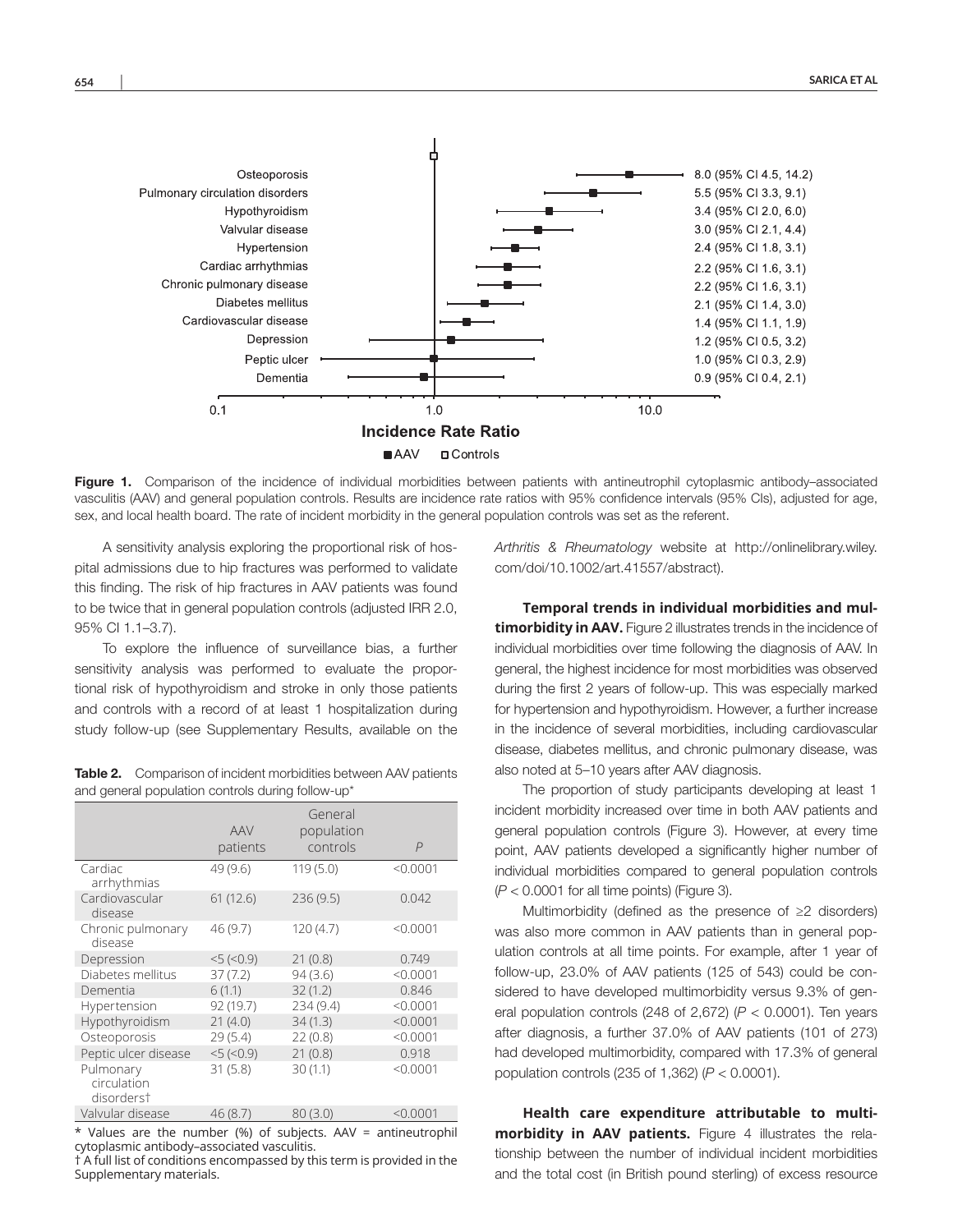

Figure 2. Temporal trends in the incidence of individual morbidities in patients with antineutrophil cytoplasmic antibody–associated vasculitis (AAV) and general population controls. Scale of the y-axis is different for hypertension. Numbers of subjects at each time point are shown below the graphs.

consumption due to outpatient encounters and inpatient hospitalizations (on both general medical wards and intensive care units) in 502 AAV patients during study follow-up. Multivariate linear regression modeling confirmed that the development of multimorbidity was associated with a proportionally higher cost of excess resource consumption in AAV patients (results shown in Supplementary Table 2, available on the *Arthritis & Rheumatology* website at [http://onlinelibrary.wiley.com/doi/10.1002/art.41557/](http://onlinelibrary.wiley.com/doi/10.1002/art.41557/abstract) [abstract](http://onlinelibrary.wiley.com/doi/10.1002/art.41557/abstract)). Compared to the development of no morbidities during study follow-up, the development of 2 morbidities was associated with a 2.78-fold increase (95% CI 2.09–3.71) (*P* < 0.0001) in health care expenditure in AAV patients, while the development of ≥3 morbidities was associated with a 3.89-fold increase (95% CI 2.83–5.31; *P* < 0.001) in health care expenditure in AAV patients. The increases in total health care expenditure observed with the development of multimorbidity were predominantly related to increases in inpatient, rather than outpatient, health care expenditure (see Supplementary Results and Supplementary Tables 3 and 4, available on the *Arthritis & Rheumatology*

website at [http://onlinelibrary.wiley.com/doi/10.1002/art.41557/](http://onlinelibrary.wiley.com/doi/10.1002/art.41557/abstract) [abstract](http://onlinelibrary.wiley.com/doi/10.1002/art.41557/abstract)).

## **DISCUSSION**

This is the first study to describe longitudinal trends in the incidence of multimorbidity and report the health care expenditure attributable to multimorbidity in a large national cohort of AAV patients from Scotland. We report a number of important observations.

First, AAV patients are at a significant risk of developing individual morbidities throughout their disease course, but especially in the first 2 years following diagnosis. Second, multimorbidity (the presence of ≥2 disorders) is common in AAV patients and significantly increases in frequency over time. Indeed, it affected almost one-quarter of the AAV patients in their first year after diagnosis, and affected more than one-third of patients by year 10 of follow-up. Third, multimorbidity is associated with an ~3-fold increase in excess health care expenditure in AAV patients.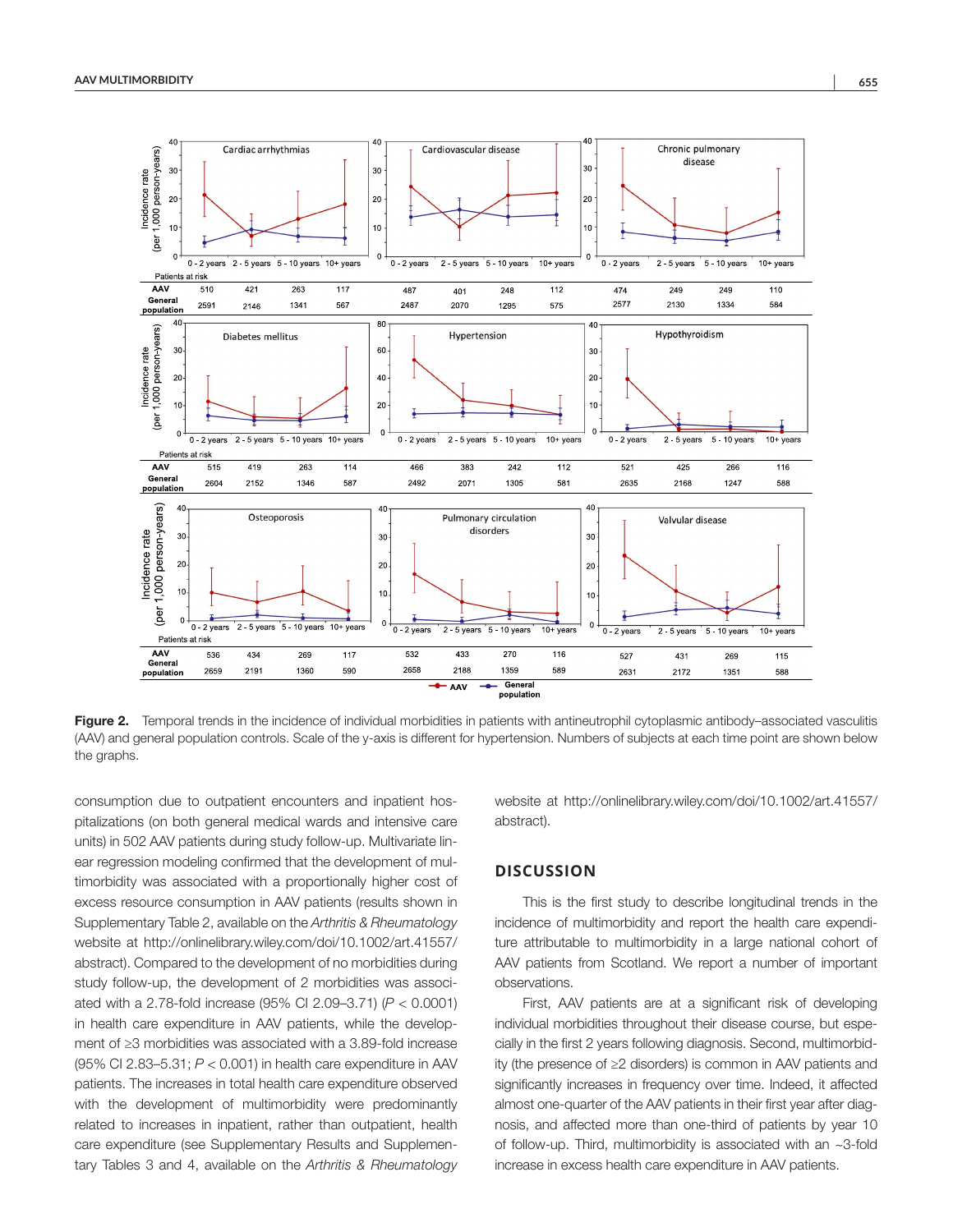

Figure 3. Prevalence of morbidities at baseline and cumulative incidence of morbidities and multimorbidity at 1, 2, 5, and 10 years in patients with antineutrophil cytoplasmic antibody–associated vasculitis (AAV) and general population controls. *P* < 0.0001 by chi-square test for trend for all time points. Numbers of subjects at risk at each time point are shown below the graph.

Uniquely, our study demonstrates that AAV patients are at an increased risk of developing multimorbidity compared to general population controls. While the impact of multimorbidity has not been studied previously in AAV, we also found that multimorbidity is associated with a disproportionate increase in the cost of overall excess resource consumption. In comparison to AAV patients with no morbidities, the development of multimorbidity in AAV patients is associated with a 2–4-fold increase in total health care expenditure, but a 3–5-fold increase in inpatient health care expenditure. Relevant studies in other chronic disease populations, for example in patients with cardiovascular disease (34) or chronic kidney disease (35), have also demonstrated that multimorbidity is becoming the rule rather than the exception (9,36). The implications of this are significant, given the striking association of multimorbidity with polypharmacy, greater resource consumption, reduced quality of life, and poorer outcomes (7–9,37).

Our findings are also consistent with previous assessments of individual morbidities in AAV. In relation to the risk of cardiovascular disease, we demonstrate an increased risk in both early and late stages of AAV (10,11,38). Uniquely, our study extends these findings to other cardiovascular disorders, including valvular disease and arrhythmias, both of which demonstrate a similar bimodal risk pattern over time. Although primary cardiovascular disease is relatively uncommon in AAV, the observed risk may be due to a combination of chronic inflammation and glucocorticoid toxicity (39,40). It is possible that these findings are partly explained by surveillance bias. For example, valvular heart disease may have been diagnosed during routine echocardiography, an investigation that AAV patients are more likely to undergo than general population controls.

As general population controls were not selected from the time point of a new diagnosis, the increased risk observed for several morbidities early in the AAV disease course may also be explained by surveillance bias, due to the additional investigations performed in AAV patients following their index diagnosis. For example, AAV patients are commonly tested for hypothyroidism as part of their diagnostic evaluation. Nevertheless, an increased risk of hypothyroidism has previously been demonstrated in AAV patients prior to diagnosis, which aligns with accumulating evidence supporting shared mechanisms across the autoimmune disease spectrum (41). Similarly, the increased risk of osteoporosis in AAV patients observed in the present study may be related to current guideline recommendations for dual energy x-ray absorptiometry scans when patients commence treatment with glucocorticoids (30). Hip fractures are a reliable surrogate end point unlikely to be affected by surveillance bias and, as a result, we performed a sensitivity analysis to evaluate the risk of hip fractures during follow-up. Interestingly, we observed that the risk of hip fractures in AAV patients was twice that of general population controls—verifying our finding that osteoporosis risk is indeed increased in AAV patients.

Our findings have important implications for clinical practice. Specifically, the results of our temporal analysis highlight the importance of early screening for many common conditions in AAV patients, while also highlighting the significance of late-onset cardiovascular disease and diabetes mellitus. Our observation that peptic ulcer disease is no more likely in AAV patients than in general population controls, despite the frequent administration of high-dose glucocorticoids to patients with AAV, also appears to reflect the relative success of prophylactic therapies aimed at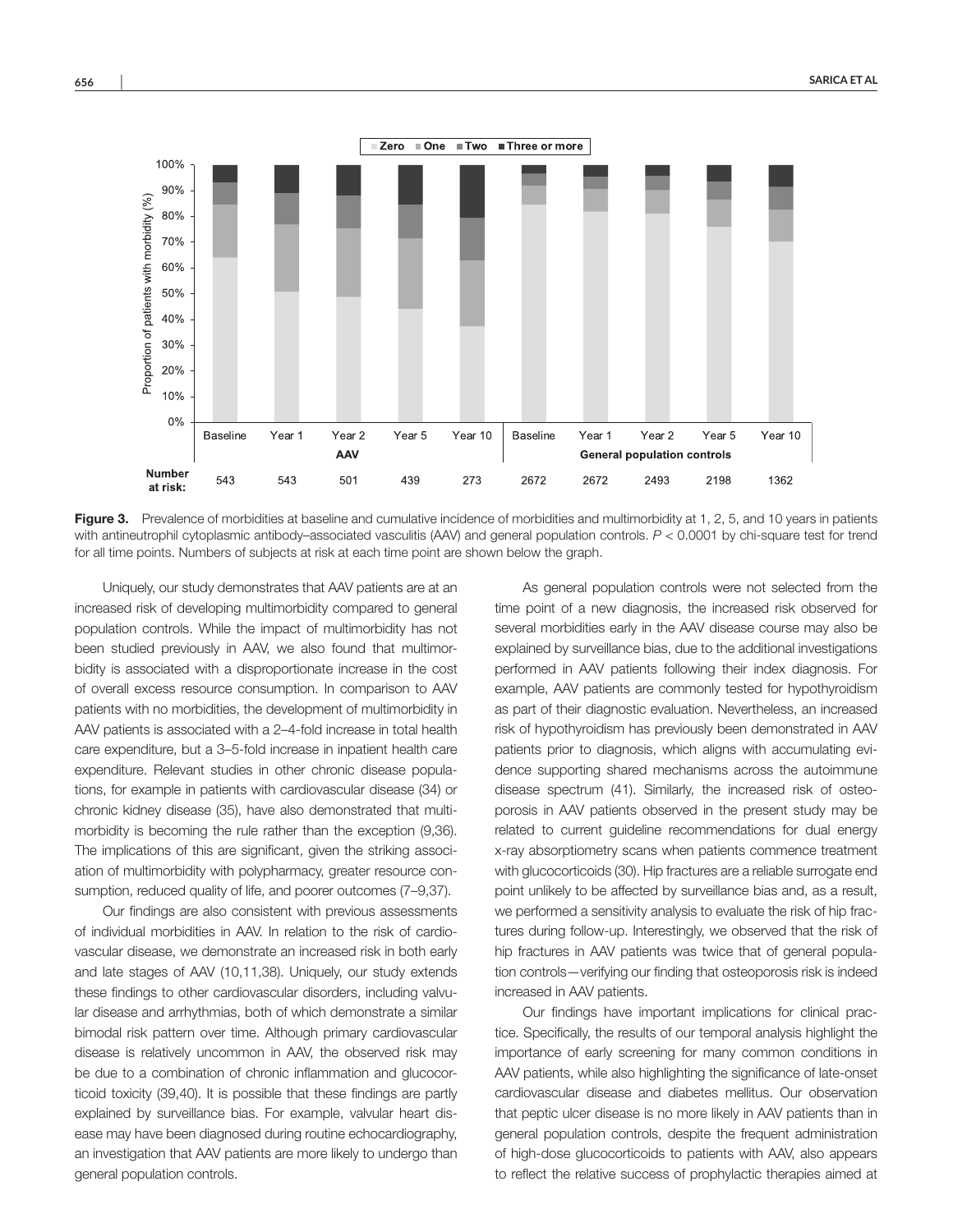

Figure 4. Alluvial plot illustrating the relationship between number of incident morbidities and total excess health care expenditure during the study follow-up in patients with antineutrophil cytoplasmic antibody–associated vasculitis ( $n = 502$ ). Color figure can be viewed in the online issue, which is available at [http://onlinelibrary.wiley.](http://onlinelibrary.wiley.com/doi/10.1002/art.41557/abstract) [com/doi/10.1002/art.41557/abstract](http://onlinelibrary.wiley.com/doi/10.1002/art.41557/abstract).

suppressing gastric acid secretion. Therefore, our data encourage similar preventative strategies for other morbidities.

Further research is required to understand what exact mechanisms underlie the increased risk of multimorbidity observed in AAV patients in the present study. Given the relationship between multimorbidity and adverse pharmacologic effects, such work could ultimately incentivize a shift toward a reduction in the use of pharmacologic therapies associated with numerous adverse effects, such as glucocorticoids. Indeed, with the transformation of AAV into a chronic disease, it is timely to prioritize a more holistic approach toward the management of AAV. This is analogous to the concept of "cancer survivorship," which has been established in oncology in response to improvements in cancer-related mortality. The overarching aim of cancer survivorship is to address the physical, psychological, and social health burden that arises as a consequence of cancer patients living longer (42). Clinicians must therefore consider how best to organize and deliver health care to AAV patients, in order to fully address both their multimorbidity and their primary disease. Greater collaboration with primary care providers is likely be critical to the potential success of any such move toward a more holistic approach to patient care in AAV.

Our study has several important strengths. Utilizing one of the largest cohorts of AAV patients, we adopted a comprehensive approach for improving our understanding of the burden associated with multimorbidity in AAV patients. Indeed, our method for identifying AAV patients suitable for inclusion in our cohort was also robust. In addition, we assessed prevalent morbidity burden using a validated length of "look-back" period (25) and previously verified ICD9/ICD-10 discharge coding (21,23,24), which has a reported accuracy of ~96% for common diagnoses recorded in the SMR01 data set (43).

However, a number of limitations must be considered. First, our study identified morbidities from secondary care records, which mostly capture major disorders. Despite including all available diagnostic codes, relatively minor disorders may have been overlooked by secondary care coders, and therefore our incidence estimates are likely to be conservative. However, this will have affected AAV patients and general population controls equally.

Second, given the higher hospitalization rate observed among AAV patients (98% versus 79% of general population controls), the IRRs for conditions managed in primary care are likely to be overestimates. To address this limitation, we performed a sensitivity analysis including only those patients and controls with a hospitalization record, and found that the degree of overestimation was small for hypothyroidism, stroke, and myocardial infarction (see Supplementary Results [[http://onlinelibrary.wiley.com/](http://onlinelibrary.wiley.com/doi/10.1002/art.41557/abstract) [doi/10.1002/art.41557/abstract](http://onlinelibrary.wiley.com/doi/10.1002/art.41557/abstract)]).

Third, patients not hospitalized in the 5 years prior to their index date were classified as having no preexisting morbidities. It is therefore difficult to be certain exactly when these patients developed "incident" morbidities. To limit the impact of this, we utilized a validated, fixed 5-year look-back period (25) to standardize the identification of baseline morbidities across all patients.

Fourth, study follow-up was limited to a median period of 5 years, which may partly explain why we failed to demonstrate an increased risk of depression or dementia in AAV patients. Although sufficient for identifying relatively acute-onset conditions, longer follow-up is required to reliably establish the occurrence of more gradual-onset disorders, such as depression and dementia.

Fifth, despite being one of the largest studies of its kind, we were unable to undertake stratified analysis by AAV type, due to a lack of statistical power.

In conclusion, this novel study is the most comprehensive and detailed analysis of multimorbidity in AAV patients to date. AAV patients are at a high risk of developing individual morbidities, especially early in their disease course. Multimorbidity is also common in AAV patients and is associated with disproportionate increases in health care expenditure. Our findings emphasize the importance of holistic care in AAV patients and the need to consider early screening for other conditions.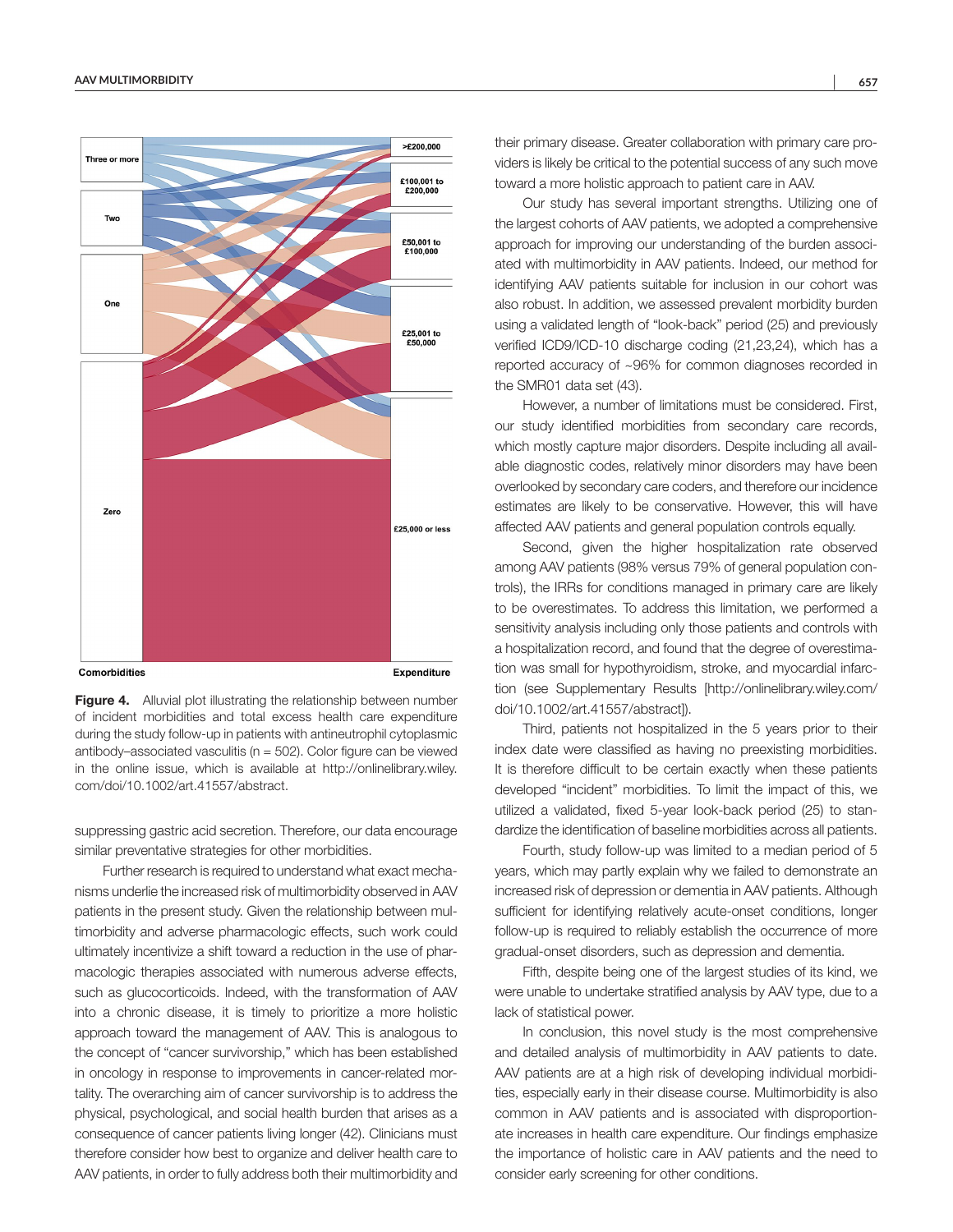#### **ACKNOWLEDGMENTS**

The authors wish to thank electronic Data Research and Innovation Service Scotland for assisting with study approvals and data access in the National Safe Haven, as well as the University of Aberdeen Health Economics Research Unit for their support with the health care utilization analysis.

#### **AUTHOR CONTRIBUTIONS**

All authors were involved in drafting the article or revising it critically for important intellectual content, and all authors approved the final version to be published. Dr. Basu had full access to all of the data in the study and takes responsibility for the integrity of the data and the accuracy of the data analysis.

Study conception and design. Sarica, Marks, Black, Basu.

Acquisition of data. Sarica, Gallacher, Dhaun, Sznajd, Harvie, McLaren, McGeoch, Kumar, Amft, Erwig, Marks, Bruno, Zöllner, Black, Basu. Analysis and interpretation of data. Sarica, Gallacher, Amft, Black, Basu.

#### **ADDITIONAL DISCLOSURE**

Author Erwig is an employee of GlaxoSmithKline.

# **REFERENCES**

- 1. Watts RA, Lane SE, Bentham G, Scott DG. Epidemiology of systemic vasculitis: a ten-year study in the United Kingdom. Arthritis Rheum 2000;43:414–9.
- 2. Rhee RL, Hogan SL, Poulton CJ, McGregor JA, Landis JR, Falk RJ, et al. Trends in long-term outcomes among patients with antineutrophil cytoplasmic antibody–associated vasculitis with renal disease. Arthritis Rheumatol 2016;68:1711–20.
- 3. Diederichs C, Berger K, Bartels DB. The measurement of multiple chronic diseases—a systematic review on existing multimorbidity indices. J Gerontol A Biol Sci 2011;66:301–11.
- 4. Cassell A, Edwards D, Harshfield A, Rhodes K, Brimicombe J, Payne R, et al. The epidemiology of multimorbidity in primary care: a retrospective cohort study. Brit J Gen Pract 2018;68:e245–51.
- 5. Radner H, Yoshida K, Smolen JS, Solomon DH. Multimorbidity and rheumatic conditions—enhancing the concept of comorbidity [review]. Nat Rev Rheumatol 2014;10:252–6.
- 6. Daïen CI, Tubery A, Beurai-Weber M, du Cailar G, Picot MC, Jaussent A, et al. Relevance and feasibility of a systematic screening of multimorbidities in patients with chronic inflammatory rheumatic diseases. Joint Bone Spine 2019;86:49–54.
- 7. Gijsen R, Hoeymans N, Schellevis FG, Ruwaard D, Satariano WA, van den Bos GA. Causes and consequences of comorbidity: a review. J Clin Epidemiol 2001;54:661–74.
- 8. Fortin M, Lapointe L, Hudon C, Vanasse A, Ntetu AL, Maltais D. Multimorbidity and quality of life in primary care: a systematic review. Health Qual Life Outcomes 2004;2:51.
- 9. Barnett K, Mercer SW, Norbury M, Watt G, Wyke S, Guthrie B. Epidemiology of multimorbidity and implications for health care, research, and medical education: a cross-sectional study. Lancet 2012;380:37–43.
- 10. Houben E, Penne EL, Voskuyl AE, van der Heijden JW, Otten RH, Boers M, et al. Cardiovascular events in anti-neutrophil cytoplasmic antibody-associated vasculitis: a meta-analysis of observational studies. Rheumatology (Oxford) 2018;57:555–62.
- 11. Morgan MD, Turnbull J, Selamet U, Kaur-Hayer M, Nightingale P, Ferro CJ, et al. Increased incidence of cardiovascular events in patients with antineutrophil cytoplasmic antibody–associated vasculitides: a matched-pair cohort study. Arthritis Rheum 2009;60:3493–500.
- 12. Englund M, Merkel PA, Tomasson G, Segelmark M, Mohammad AJ. Comorbidities in patients with antineutrophil cytoplasmic antibody-associated vasculitis versus the general population. J Rheumatol 2016;43:1553–8.
- 13. Li L, Neogi T, Jick S. A cohort study of comorbidity in patients with granulomatosis with polyangiitis. Rheumatology (Oxford) 2018;57: 291–9.
- 14. King C, Harper L, Little M. The complications of vasculitis and its treatment. Best Pract Res Clin Rheumatol 2018;32:125–36.
- 15. Pavis S, Morris AD. Unleashing the power of administrative health data: the Scottish model. Public Health Res Pract 2015;25:e2541541.
- 16. Evans JM, MacDonald TM. Record-linkage for pharmacovigilance in Scotland. Br J Clin Pharmacol 1998;47:105–10.
- 17. ScotPHO: Public Health Information for Scotland. ISD linked database. October 2016. URL: [http://www.scotpho.org.uk/publications/](http://www.scotpho.org.uk/publications/overview-of-ke) [overview-of-ke](http://www.scotpho.org.uk/publications/overview-of-ke)[y-data-sources/scottish-national-data-schemes/isd](http://y-data-sources/scottish-national-data-schemes/isd-linked-database)[linked-database.](http://y-data-sources/scottish-national-data-schemes/isd-linked-database)
- 18. Watts R, Lane S, Hanslik T, Hauser T, Hellmich B, Koldingsnes W, et al. Development and validation of a consensus methodology for the classification of the ANCA-associated vasculitides and polyarteritis nodosa for epidemiological studies. Ann Rheum Dis 2007;66:222–7.
- 19. National Records of Scotland (NRS). Deaths: background information. URL: [https://www.nrscotland.gov.uk/statistics-and-data/stati](https://www.nrscotland.gov.uk/statistics-and-data/statistic) [stic](https://www.nrscotland.gov.uk/statistics-and-data/statistic)[s/statistics-by-theme/vital-events/deaths/deaths-back](https://s/statistics-by-theme/vital-events/deaths/deaths-back)[groun](https://ground-infor) [d-infor](https://ground-infor)[mation.](https://mation)
- 20. Boyd CM, Darer J, Boult C, Fried LP, Boult L, Wu AW. Clinical practice guidelines and quality of care for older patients with multiple comorbid diseases: implications for pay for performance. JAMA 2005;294:716–24.
- 21. Tonelli M, Wiebe N, Fortin M, Guthrie B, Hemmelgarn BR, James MT, et al. Methods for identifying 30 chronic conditions: application to administrative data. BMC Med Inform Decis Mak 2015;15:1–11.
- 22. NHS Scotland Information Services Division (ISD). SMR datasets. SMR01: general/acute inpatient and day case dataset. URL: [https://](https://ww) [ww](https://ww)[w.ndc.scot.nhs.uk/Data-Dictionary/SMR-Datasets/SMR01](https://w.ndc.scot.nhs.uk/Data-Dictionary/SMR-Datasets/SMR01-General-Acute-Inpatient-and-Day-Case/) [-General-Acute-Inpatient-and-Day-Case/.](https://w.ndc.scot.nhs.uk/Data-Dictionary/SMR-Datasets/SMR01-General-Acute-Inpatient-and-Day-Case/)
- 23. Quan H, Sundararajan V, Halfon P, Fong A, Burnand B, Luthi JC, et al. Coding algorithms for defining comorbidities in ICD-9-CM and ICD-10 administrative data. Med Care 2005;43:1130–9.
- 24. O'Donnell S, for the Canadian Chronic Disease Surveillance System (CCDSS) Osteoporosis Working Group. Use of administrative data for national surveillance of osteoporosis and related fractures in Canada: results from a feasibility study. Arch Osteoporos 2013;8:143.
- 25. Preen DB, Holman CD, Spilsbury K, Semmens JB, Brameld KJ. Length of comorbidity lookback period affected regression model performance of administrative health data. J Clin Epidemiol 2006;59:940–6.
- 26. Public Health Scotland. NHS Scotland Information Services Division (ISD) costs book. 2019. URL: <https://www.isdscotl>[and.org/Healt](https://and.org/Health-topics/Finance/Costs/Detailed-) [h-topics/Finance/Costs/Detailed-](https://and.org/Health-topics/Finance/Costs/Detailed-)[tables/.](https://tables/)
- 27. Zou GY. A modified Poisson regression approach to prospective studies with binary data. Am J Epidemiol 2004;159:702–6.
- 28. Zou GY, Donner A. Extension of the modified Poisson regression model to prospective studies with correlated binary data. Stat Methods Med Res 2013;22:661–70.
- 29. Stsplit: split and join time-span records. College Station (TX): StataCorp; 2013.
- 30. Yates M, Watts RA, Bajema IM, Cid MC, Crestani B, Hauser T, et al. EULAR/ERA-EDTA recommendations for the management of ANCA-associated vasculitis. Ann Rheum Dis 2016;75:1583–94.
- 31. Kirkwood BR, Sterne JAC. Essential medical statistics. 2nd ed. Oxford: Wiley-Blackwell; 2003.